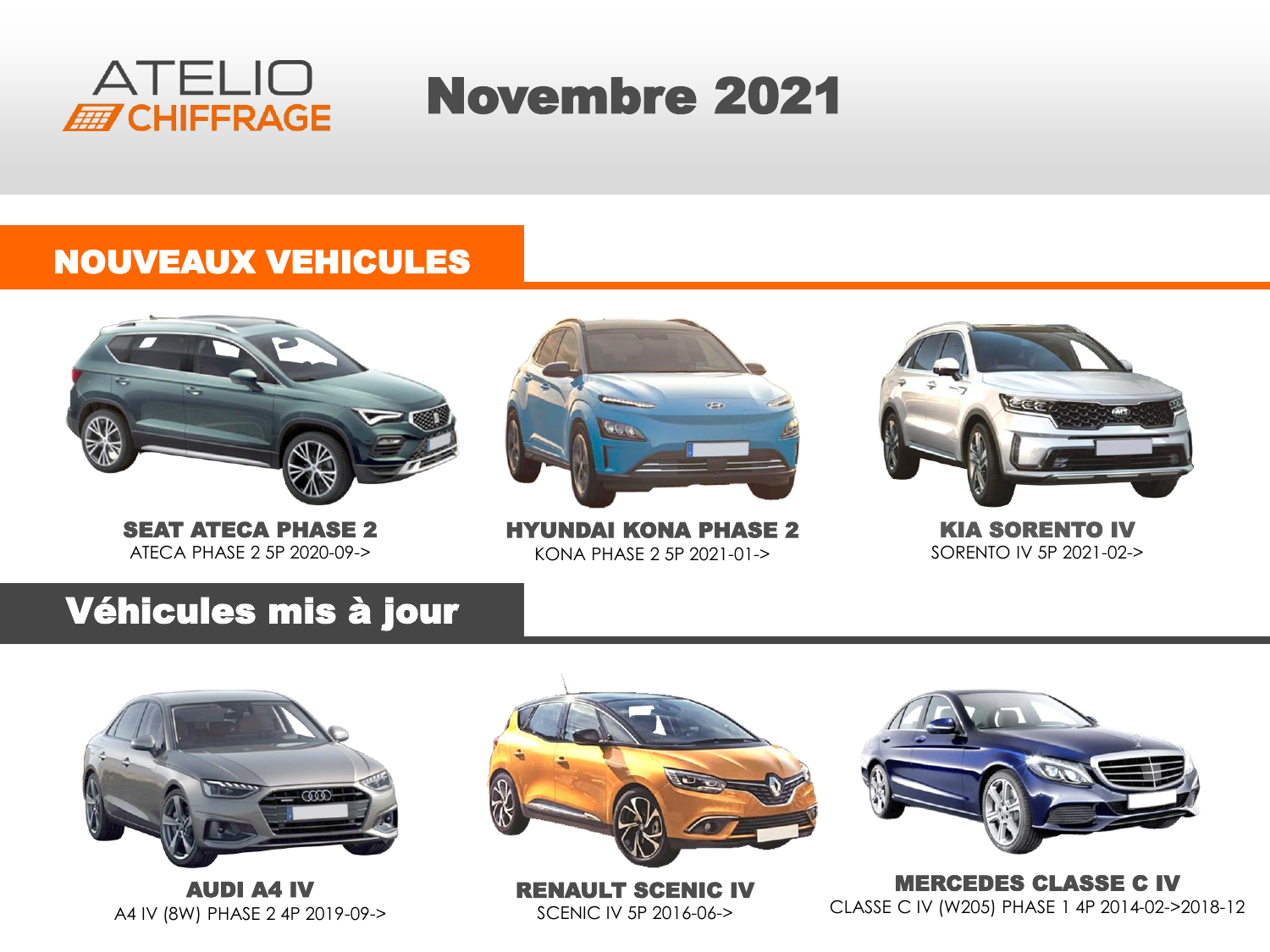

### Nouveaux véhicules

#### Niveau Complet

| <b>MARQUE</b>   | <b>MODELE</b>                                                                                 | <b>MARQUE</b>  | <b>MODELE</b>                                                                                     |
|-----------------|-----------------------------------------------------------------------------------------------|----------------|---------------------------------------------------------------------------------------------------|
| <b>HYUNDAI</b>  | KONA PHASE 2 5P 2021-01->                                                                     | <b>RENAULT</b> | MASTER III L2H2 CABINE APPROFONDIE PHASE 1 4P -<br>3300- MOYEN (3682mm) HAUT 2010-04->2015-06     |
| <b>TOYOTA</b>   | HIGHLANDER 5P 2021-01->                                                                       | <b>RENAULT</b> | MASTER III L2H2 CABINE APPROFONDIE PHASE 1 4P -<br>3500- MOYEN (3682mm) HAUT 2010-04->2015-06     |
| <b>JAGUAR</b>   | XF II PHASE 1 4P 2015-06->                                                                    | <b>RENAULT</b> | MASTER III L2H2 CABINE APPROFONDIE PHASE 1 5P -<br>3300- MOYEN (3682mm) HAUT 2010-04->2015-06     |
| <b>JAGUAR</b>   | XF II BREAK PHASE 1 5P 2017-09->                                                              | <b>RENAULT</b> | MASTER III L2H2 CABINE APPROFONDIE PHASE 1 5P -<br>3500- MOYEN (3682mm) HAUT 2010-04->2015-06     |
| <b>MERCEDES</b> | CLASSE CLS III (C257) 4P 2018-01->                                                            | <b>RENAULT</b> | MASTER III L2H3 CABINE APPROFONDIE PHASE 1 4P -<br>3300- MOYEN (3682mm) SURELEVE 2012-10->2015-06 |
| <b>KIA</b>      | SORENTO IV 5P 2021-02->                                                                       | <b>RENAULT</b> | MASTER III L2H3 CABINE APPROFONDIE PHASE 1 4P -<br>3500- MOYEN (3682mm) SURELEVE 2012-10->2015-06 |
| <b>SEAT</b>     | ATECA PHASE 2 5P 2020-09->                                                                    | <b>RENAULT</b> | MASTER III L3 GRAND VOLUME RJ PHASE 1 3P-3500-<br>LONG (4332mm) 2010-04->2015-06                  |
| <b>RENAULT</b>  | MASTER III L1H1 CABINE APPROFONDIE PHASE 1 4P -<br>3300- COURT (3182mm) 2010-04->2015-06      | <b>RENAULT</b> | MASTER III L3H2 CABINE APPROFONDIE PHASE 1 4P -                                                   |
| <b>RENAULT</b>  | MASTER III L1H1 CABINE APPROFONDIE PHASE 1 4P -<br>3500- COURT (3182mm) 2010-04->2015-06      | <b>RENAULT</b> | 3500-LONG (4332mm) HAUT 2010-04->2015-06<br>MASTER III L3H2 CABINE APPROFONDIE PHASE 1 4P -       |
| <b>RENAULT</b>  | MASTER III L1H2 CABINE APPROFONDIE PHASE 1 4P -<br>3300- COURT (3182mm) HAUT 2010-04->2015-06 | <b>RENAULT</b> | 3500- MOYEN (3682mm) HAUT 2010-04->2015-06<br>MASTER III L3H2 CABINE APPROFONDIE PHASE 1 5P -     |
| <b>RENAULT</b>  | MASTER III L1H2 CABINE APPROFONDIE PHASE 1 4P -<br>3500- COURT (3182mm) HAUT 2010-04->2015-06 | <b>RENAULT</b> | 3500-LONG (4332mm) HAUT 2010-04->2015-06<br>MASTER III L3H2 CABINE APPROFONDIE RJ PHASE 1         |
| <b>RENAULT</b>  | MASTER III L1H2 CABINE APPROFONDIE PHASE 1 5P -<br>3300- COURT (3182mm) HAUT 2010-04->2015-06 | <b>RENAULT</b> | 4P-3500-MOYEN (3682mm) HAUT 2010-04->2015-06<br>MASTER III L3H2 RJ PHASE 1 4P -3500- MOYEN        |
| <b>RENAULT</b>  | MASTER III L1H2 CABINE APPROFONDIE PHASE 1 5P -                                               |                | (3682mm) HAUT 2010-04->2015-06<br>MASTER III L3H3 CABINE APPROFONDIE RJ PHASE 1                   |
| <b>RENAULT</b>  | 3500- COURT (3182mm) HAUT 2010-04->2015-06<br>MASTER III L2 RJ BENNE PHASE 1 2P -3500- MOYEN  | <b>RENAULT</b> | 4P-3500-MOYEN (3682mm) SURELEVE>2015-06                                                           |
|                 | (3682mm) 2010-04->2015-06<br>MASTER III L2 RJ PLATEAU PHASE 1 2P -3500- MOYEN                 | <b>RENAULT</b> | MASTER III L3H3 RJ PHASE 1 4P -3500- MOYEN<br>(3682mm) SURELEVE 2010-04->2015-06                  |
| <b>RENAULT</b>  | (3682mm) 2010-04->2015-06                                                                     | <b>RENAULT</b> | MASTER III L4 PLATEAU PHASE 1 2P -3500- LONG<br>(4332mm) 2010-04->2015-06                         |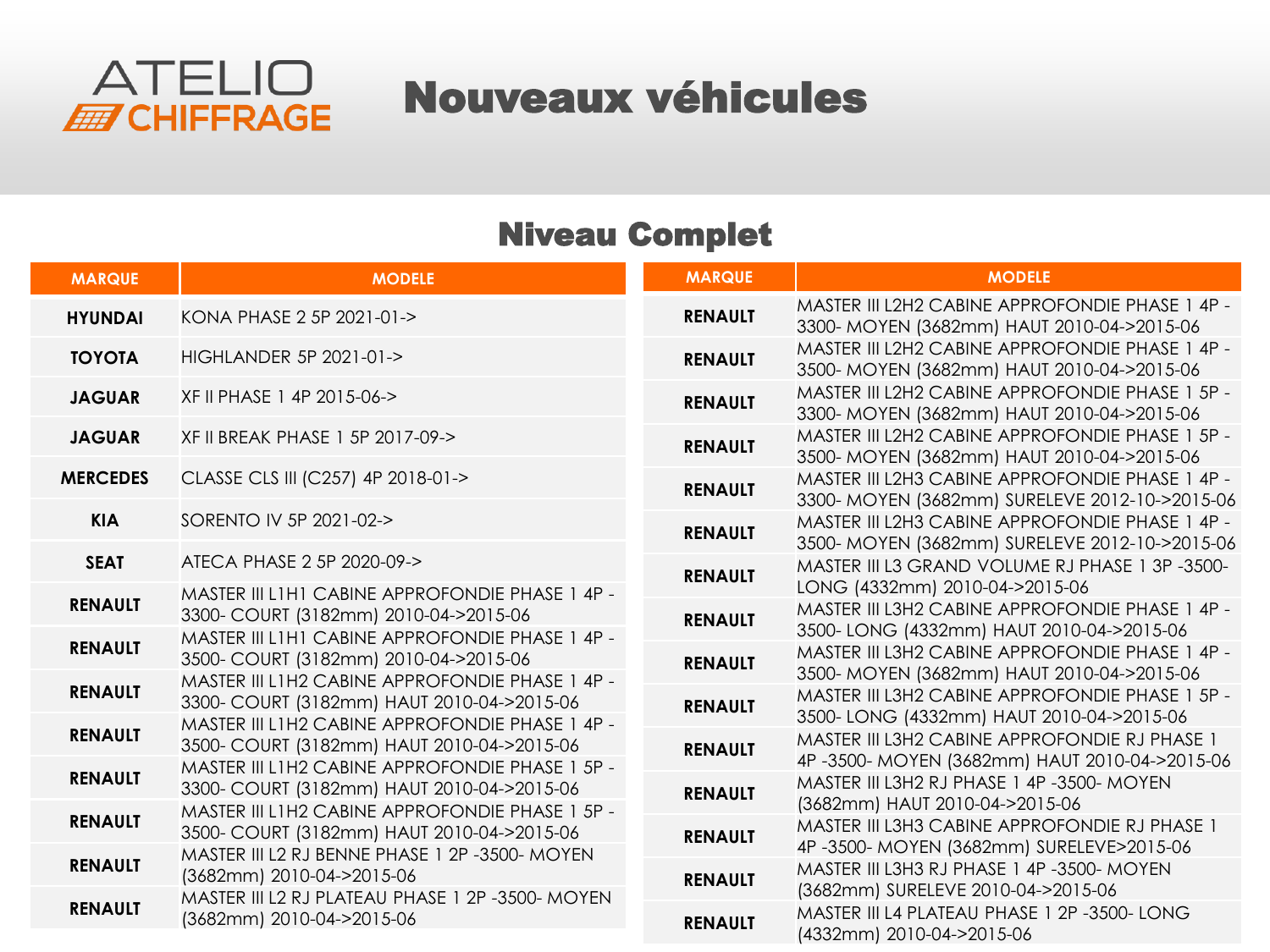

### Nouveaux véhicules

#### Niveau Entretien

| <b>MARQUE</b>    | <b>MODELE</b>                                           |
|------------------|---------------------------------------------------------|
| <b>CITROEN</b>   | $C4$ III 5P 2020-09- $>$                                |
| <b>DACIA</b>     | LOGAN III 4P 2021-01->                                  |
| <b>FORD (EU)</b> | KA+ BERLINE 4P 2019-06->                                |
|                  | <b>SUZUKI-SANTANA IGNIS III PHASE 2 5P 2020-03-&gt;</b> |
| <b>TOYOTA</b>    | MIRAI II 4P 2021-04->                                   |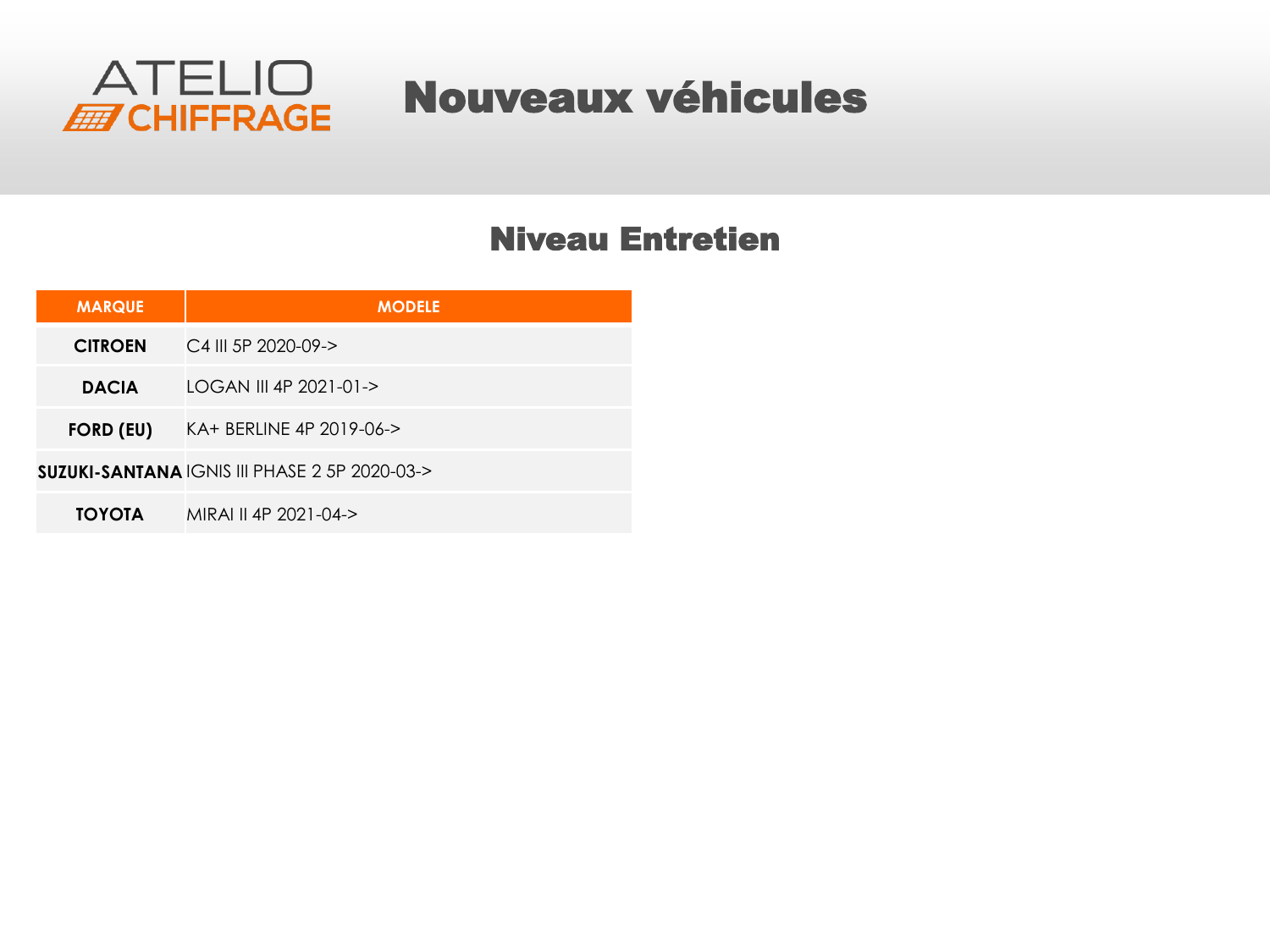

## Véhicules mis à jour

| <b>MARQUE</b>     | <b>MODELE</b>                         | <b>MARQUE</b>     | <b>MODELE</b>                                                   |
|-------------------|---------------------------------------|-------------------|-----------------------------------------------------------------|
| <b>AUDI</b>       | A1 II SPORTBACK (GB) 5P 2018-12->     | <b>MERCEDES</b>   | CLASSE C IV (W205) PHASE 1 4P 2014-02->2018-12                  |
| <b>AUDI</b>       | A3 IV BERLINE 4P 2020-05->            | <b>MERCEDES</b>   | CLASSE C IV BREAK (S205) PHASE 1 5P 2014-06-<br>$>2018-12$      |
| <b>AUDI</b>       | A3 IV SPORTBACK 5P 2020-03->          | <b>MERCEDES</b>   | CLASSE C IV COUPE (C205) PHASE 1 2P 2015-10-<br>$>2018-12$      |
| <b>AUDI</b>       | A4 IV (8W) PHASE 2 4P 2019-09->       | <b>MERCEDES</b>   | CLASSE C IV CABRIOLET (A205) PHASE 1 2P 2015-09-<br>$>2018-12$  |
| <b>AUDI</b>       | A4 IV AVANT (8W) PHASE 2 5P 2019-09-> | <b>MERCEDES</b>   | CLASSE B III (W247) 5P 2019-01->                                |
| <b>AUDI</b>       | A6 V (F2) 4P 2018-07->                | <b>MERCEDES</b>   | CLASSE V II COMPACT (447) 5P COURT 2014-02->                    |
| <b>AUDI</b>       | A6 V AVANT (F2) 5P 2018-07->          | <b>MERCEDES</b>   | CLASSE V II COMPACT (447) 4P COURT 2014-02->                    |
| <b>AUDI</b>       | Q2 (GA) PHASE 2 5P 2020-09->          | <b>MERCEDES</b>   | CLASSE V II (447) 5P LONG 2014-02->                             |
| <b>DACIA</b>      | DUSTER II PHASE 1 5P 2017-10->        | <b>MERCEDES</b>   | CLASSE V II (447) 5P EXTRA LONG 2014-02->                       |
| <b>DACIA</b>      | LOGAN II PHASE 2 4P 2017-02->         | <b>MERCEDES</b>   | CLASSE V II (447) 4P LONG 2014-02->                             |
| <b>DACIA</b>      | LOGAN II MCV PHASE 2 5P 2017-02->     | <b>MERCEDES</b>   | CLASSE V II (447) 4P EXTRA LONG 2014-02->                       |
| <b>FORD (EU)</b>  | PUMA II 5P 2019-12->                  | <b>MITSUBISHI</b> | ASX PHASE 4 5P 2016-09->                                        |
| <b>HYUNDAI</b>    | TUCSON II PHASE 2 5P 2018-07->        | <b>NISSAN</b>     | NV300 L1H1 CABINE APPROFONDIE 4P-1000- COURT<br>$2014 - 11 - >$ |
| <b>JEEP</b>       | COMPASS II PHASE 1 5P 2017-06->       | <b>NISSAN</b>     | NV300 L1H1 CABINE APPROFONDIE 4P-1200- COURT<br>$2014 - 11 - >$ |
| <b>LAND ROVER</b> | RANGE ROVER VELAR 5P 2017-06->        | <b>NISSAN</b>     | NV300 L1H1 COMBI 5P-1000- COURT 2014-11->                       |